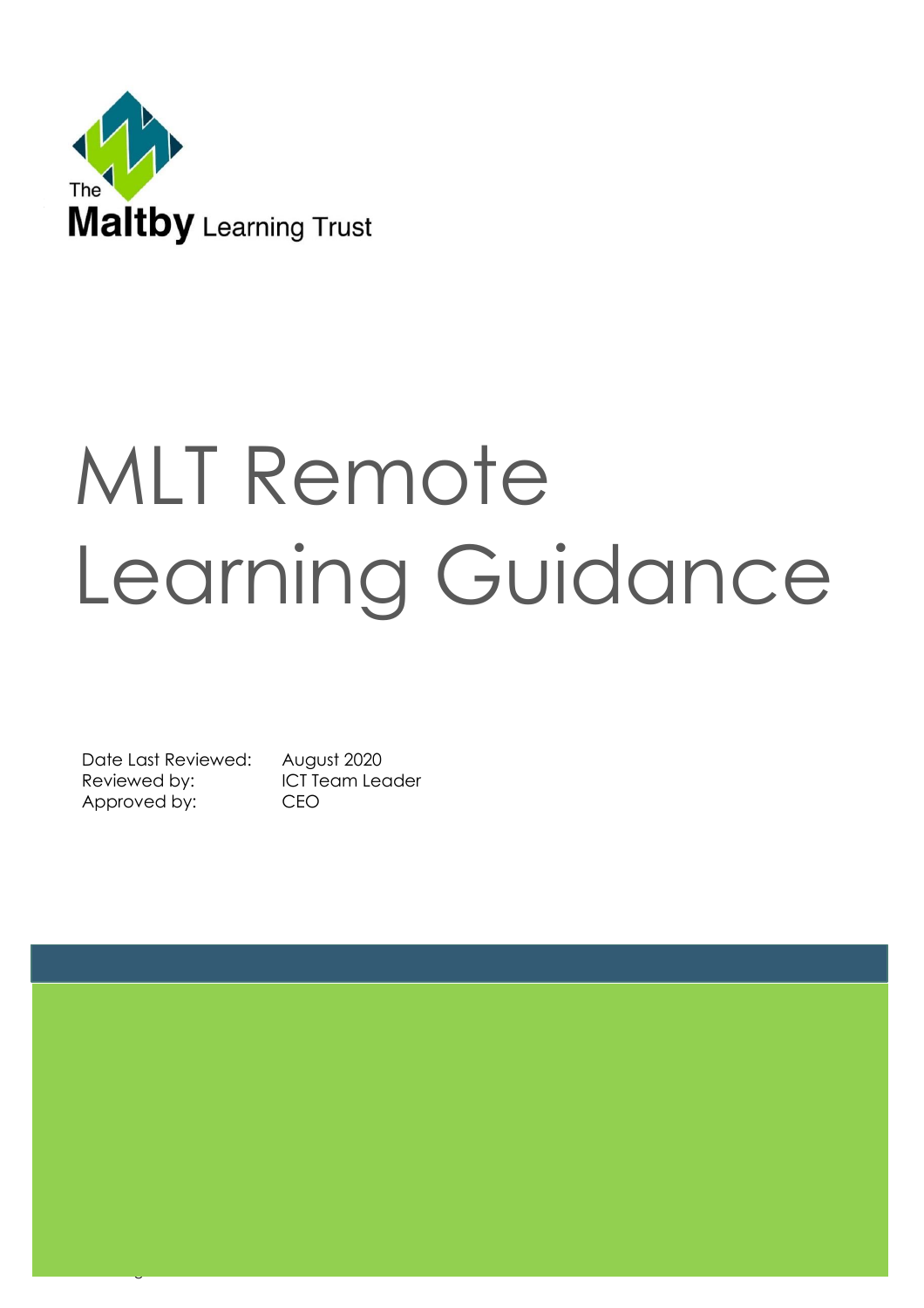# STATEMENT OF INTENT

Maltby Learning Trust understands the need to continually deliver high quality education, including during periods of remote working – whether for an individual student or many. We recognise the importance of maintaining high expectations in all areas of school life and ensuring that all students have access to the learning resources and support they need to succeed.

Through the implementation of this guidance, we aim to address the key concerns associated with remote working, such as online safety, access to educational resources, data protection, and safeguarding.

This guidance aims to:

- Minimise the disruption to students' education and the delivery of the curriculum.
- Ensure provision is in place so that all students have access to high quality learning resources.
- Protect students from the risks associated with using devices connected to the internet.
- Ensure staff, parent, and student data remains secure and is not lost or misused.
- Ensure robust safeguarding measures continue to be in effect during the period of remote learning.
- Ensure all students have the provision they need to complete their work to the best of their ability, and to remain happy, healthy, and supported during periods of remote learning.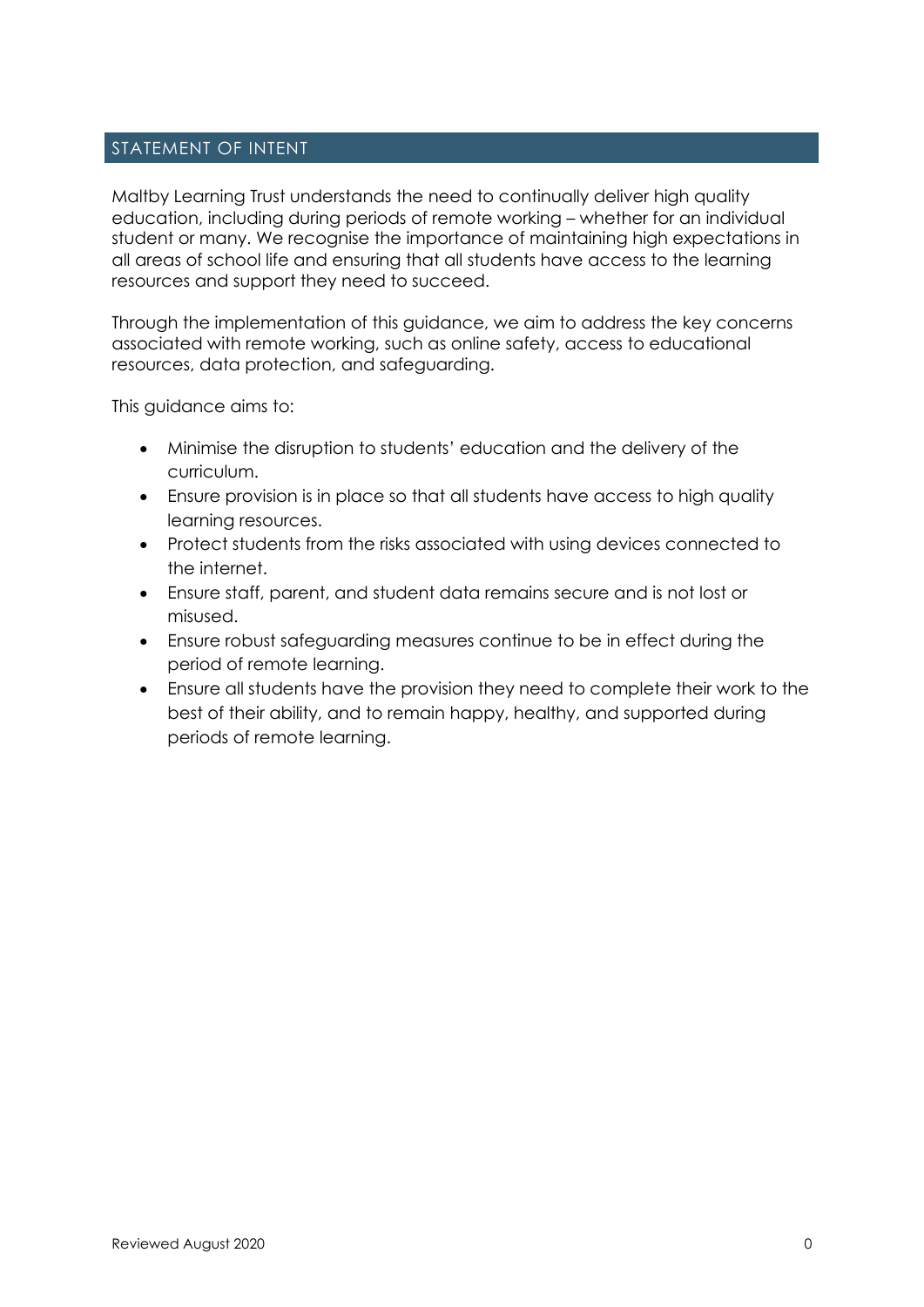#### **1.** LEGAL FRAMEWORK

- 1.1. This guidance has due regard to all relevant legislation and statutory guidance including, but not limited to, the following:
	- Equality Act 2010
	- Education Act 2004
	- The General Data Protection Regulation (GDPR)
	- The Reporting of Injuries, Diseases and Dangerous Occurrences Regulations 2013
	- Data Protection Act 2018
- This guidance has due regard to national guidance including, but not  $1.2.$ limited to, the following:
	- DfE (2019) 'Keeping children safe in education'
	- DfE (2019) 'School attendance'
	- DfE (2017) 'Special educational needs and disability code of practice: 0 to 25 years'
	- DfE (2018) 'Health and safety: responsibilities and duties for schools'
	- DfE (2018) 'Health and safety for school children'
	- DfE (2016) 'Children missing education'

# **2.** ROLES AND RESPONSIBILITIES

- 2.1. The Local Governance Committee is responsible for:
	- Ensuring that the Academy has robust risk management procedures in place.
	- Ensuring that the Academy has a business continuity plan in place, where required.
	- Evaluating the effectiveness of the Academy's remote learning arrangements.
- 2.2. The Principal is responsible for:
	- Ensuring that staff, parents and students adhere to the relevant policies at all times.
	- Ensuring that there are arrangements in place for identifying, evaluating, and managing the risks associated with remote learning.
	- Ensuring that there are arrangements in place for monitoring incidents associated with remote learning.
	- Overseeing that the Academy has the resources necessary to action the procedures in this guidance.
	- Arranging any additional training staff may require to support students during the period of remote learning.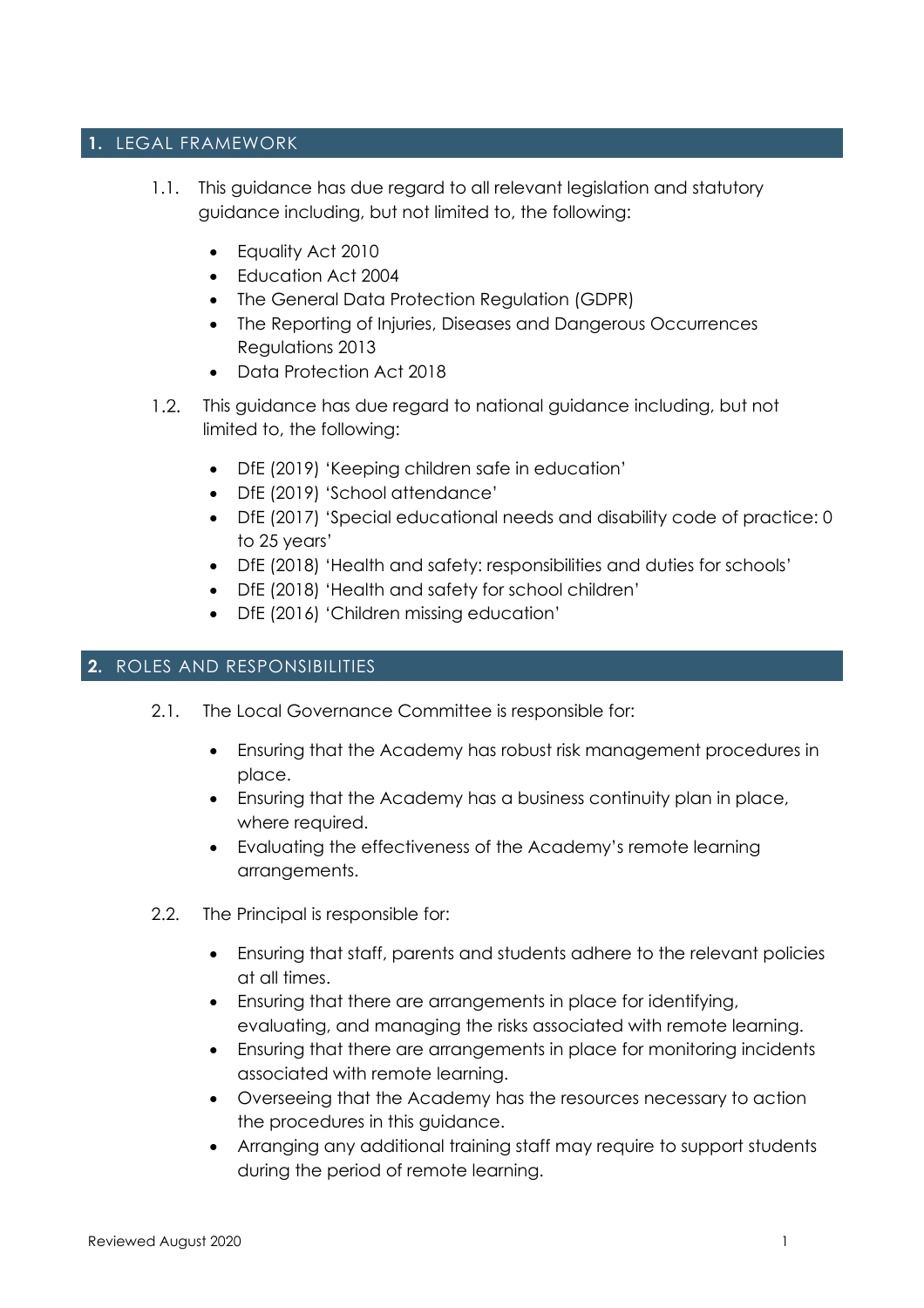- 2.3. The Academy Data Protection Officer is responsible for:
	- Overseeing that all school-owned electronic devices used for remote learning have adequate anti-virus software and malware protection.
	- Ensuring all staff, parents, and students are aware of the data protection principles outlined in the GDPR.
	- Ensuring that all computer programs used for remote learning are compliant with the GDPR and the Data Protection Act 2018.
- 2.4. The Designated Safeguarding Lead is responsible for:
	- Attending and arranging, where necessary, any safeguarding meetings that occur during the remote learning period.
	- Liaising with the ICT support team to ensure that all technology used for remote learning is suitable for its purpose and will protect students online.
	- Identifying vulnerable students who may be at risk if they are learning remotely.
	- Ensuring that child protection plans are enforced while the student is learning remotely, and liaising with the Principal and other organisations to make alternate arrangements for students who are at a high risk, where required.
	- Identifying the level of support or intervention required while students learn remotely and ensuring appropriate measures are in place.
	- Liaising with relevant individuals to ensure vulnerable students receive the support required during the period of remote working.
	- Ensuring all safeguarding incidents are adequately recorded and reported.
- 2.5. The SENDCO is responsible for:
	- Liaising with the ICT support team to ensure that the technology used for remote learning is accessible to all students and that reasonable adjustments are made, where required.
	- Ensuring that students with EHC plans continue to have their needs met while learning remotely, and liaising with the Principal and other organisations to make any alternate arrangements for students with EHC plans and IHPs.
	- Identifying the level of support or intervention that is required while students with SEND learn remotely.
	- Ensuring that the provision put in place for students with SEND is monitored for effectiveness throughout the duration of the remote learning period.
- 2.6. The ICT support team are responsible for: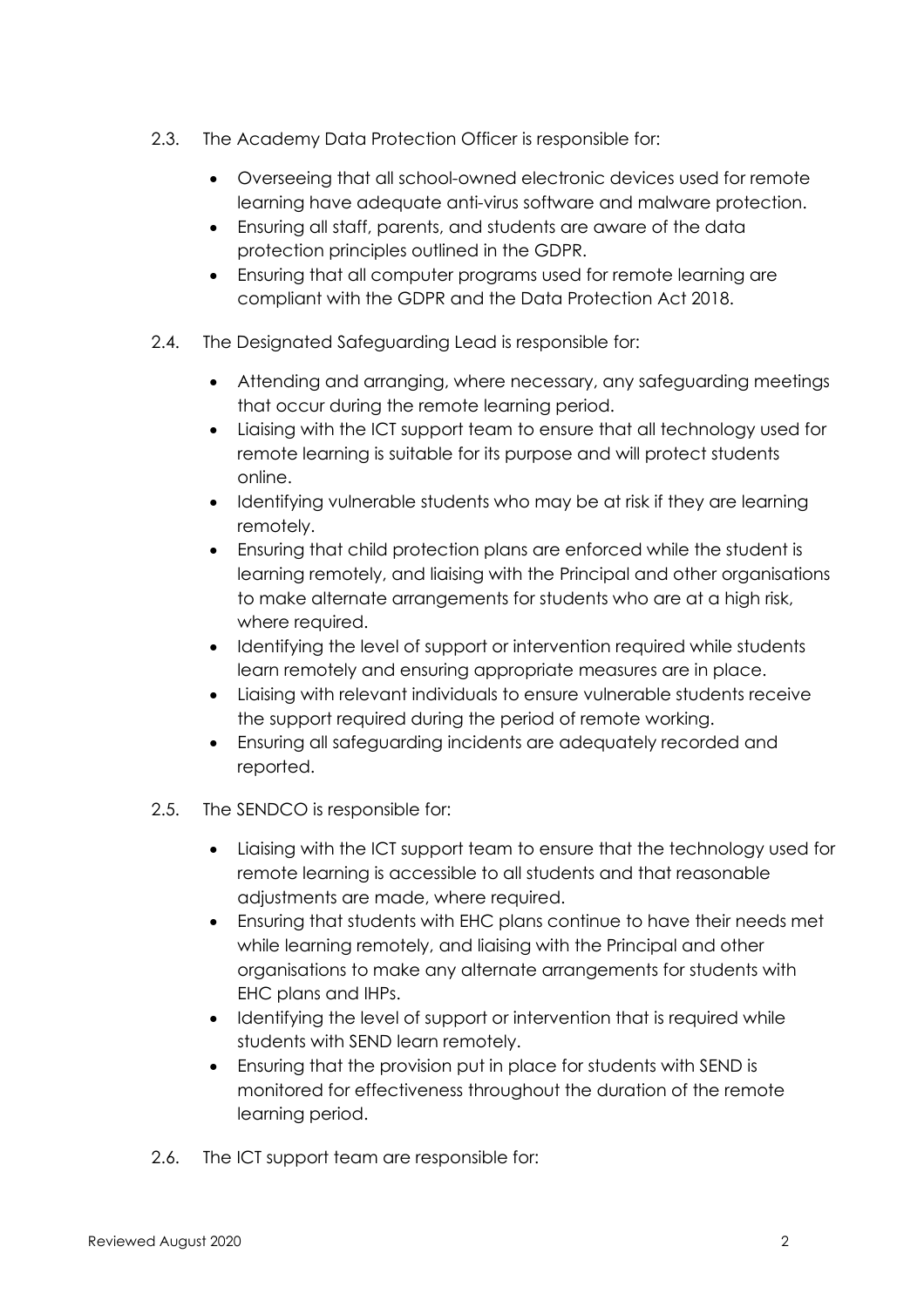- Ensuring that all school-owned devices used for remote learning have suitable anti-virus software installed, have a secure connection and allow for audio and visual material to be recorded, where required.
- Ensuring that any programs or networks used for remote learning can effectively support a large number of users at one time, where required, e.g. undertaking 'stress' testing.
- Working with the SENDCO to ensure that the equipment and technology used for learning remotely is accessible to all students and staff.
- 2.7. Staff members are responsible for:
	- Adhering to this guidance at all times during periods of remote learning.
	- Reporting any safeguarding incidents to the DSL and asking for guidance as appropriate.
	- Taking part in any training conducted to meet the requirements of this guidance, including training on how to use the necessary electronic equipment and software.
	- Reporting any dangers or potential dangers they identify, as well as any concerns they may have about remote learning, to the Principal.
	- Reporting any defects on school-owned equipment used for remote learning to an ICT support team.
	- Adhering to the Staff Code of Conduct at all times.
- 2.8. Parents/Carers are responsible for:
	- Adhering to this guidance at all times during periods of remote learning.
	- Ensuring their child is available to learn remotely at the times set out in this guidance, and that the school work set is completed on time and to the best of their child's ability.
	- Reporting any technical issues to the Academy as soon as possible.
	- Ensuring that their child always has access to remote learning material during the times set out in this guidance.
	- Ensuring that, wherever possible, home learning takes place in a supervised environment.
	- Ensuring their child uses the equipment and technology for remote learning as intended.
- 2.9. Students are responsible for:
	- Adhering to this guidance at all times during periods of remote learning.
	- Ensuring they are available to learn remotely at the times set out in this guidance, and that their schoolwork is completed on time and to the best of their ability.
	- Reporting any technical issues to their teacher as soon as possible.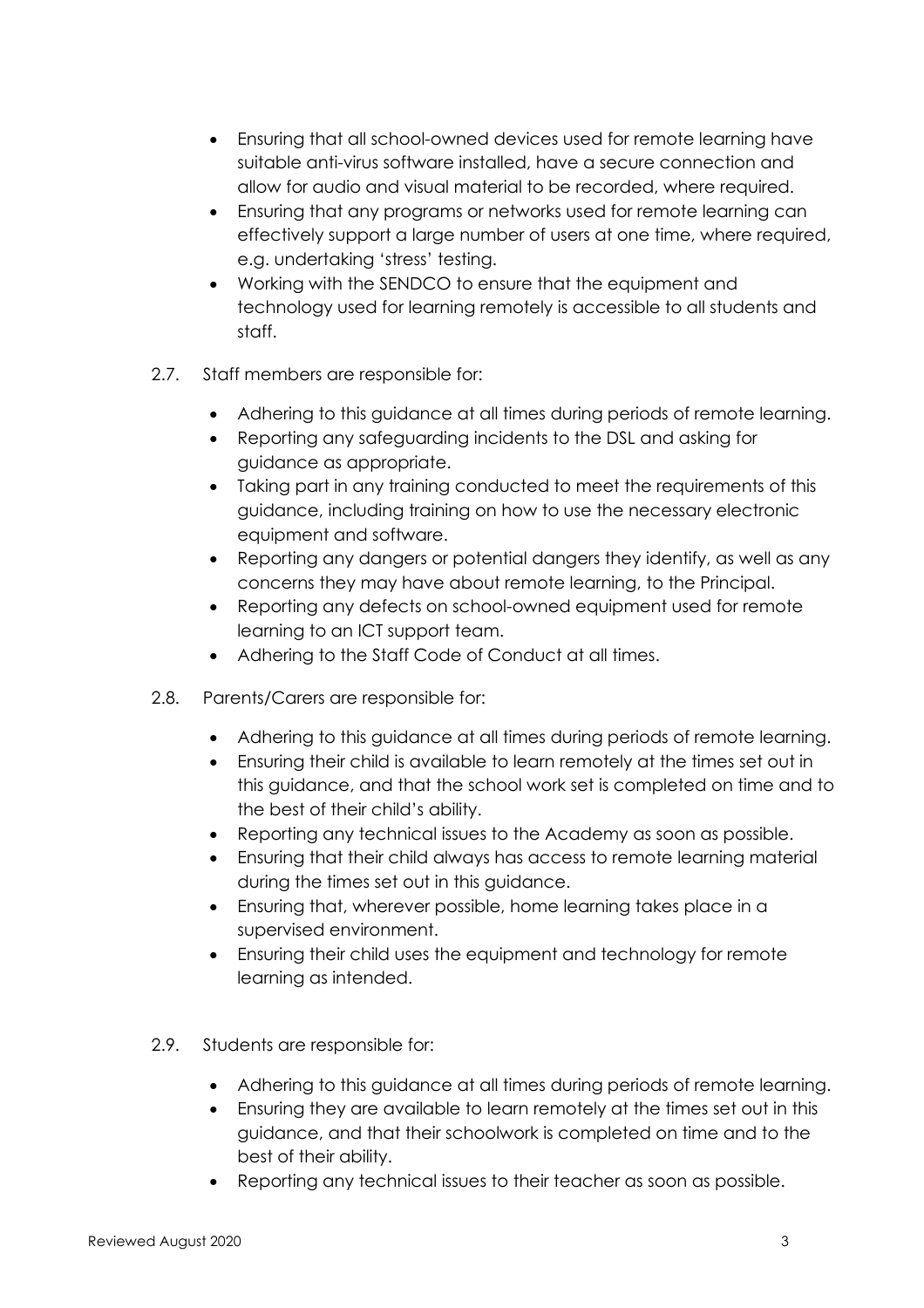- Ensuring they have access to remote learning material and notifying a responsible adult if they do not have access.
- Notifying a responsible adult if they are feeling unwell or are unable to complete the schoolwork they have been set.
- Ensuring they use any equipment and technology for remote learning as intended.

## **3.** RESOURCES

#### LEARNING MATERIALS

- 3.1. For the purpose of providing remote learning, the Academy may make use of:
	- Work booklets
	- Email
	- Past and mock exam papers
	- Online learning portals, Microsoft 365, Teams, SharePoint
	- Educational websites
	- Reading tasks
	- Pre-recorded video or audio lessons
	- Live audio or video conferencing
- 3.2. Only Office 365 and Teams should be used for the purpose of remote learning. Staff should contact ICT Support for advice regarding this.
- 3.3. Reasonable adjustments will be made to ensure that all students have access to the resources needed for effective remote learning.
- 3.4. Lesson plans will be adapted to ensure that the curriculum remains fully accessible via remote learning, where practical.
- 3.5. Teaching staff will liaise with the SENDCO and other relevant members of staff to ensure all students remain fully supported for the duration of the remote learning period.
- 3.6. Any defects or issues with remote learning resources will be reported as soon as possible to the relevant member of staff.
- 3.7. Students will be required to use their own or family-owned equipment to access remote learning resources. If a device is loaned to you by the Trust, you must adhere to the Loan Device Home/Academy Agreement.
- 3.8. Students and parents will be required to maintain the upkeep of any equipment they use to access remote learning resources.
- 3.9. Teaching staff will oversee academic progression for the duration of the remote learning period and will mark and provide feedback on work submitted by students in line with Academy/Trust guidance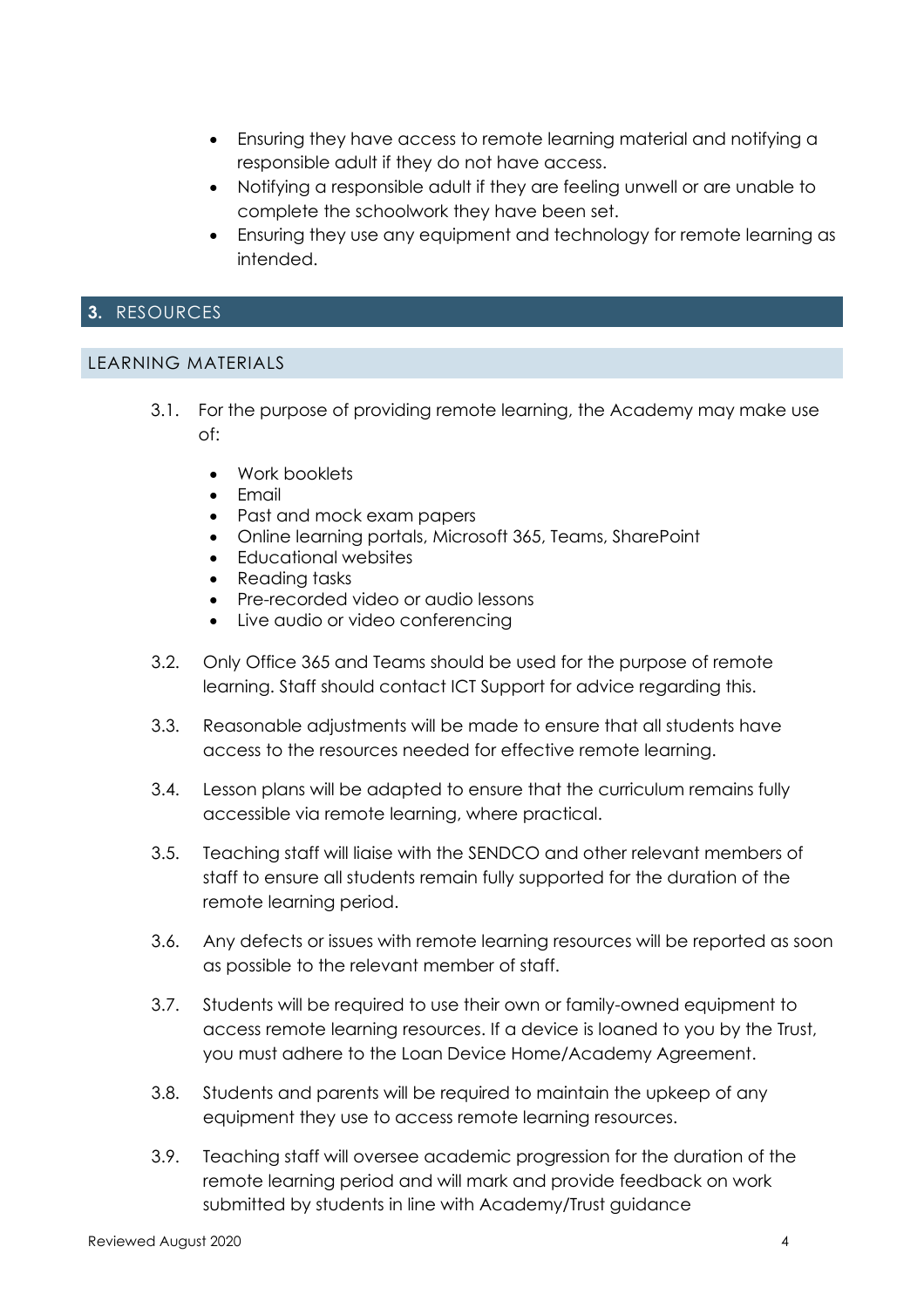3.10. The ICT support team are not responsible for providing technical support for equipment that is not owned by the Academy.

## COSTS AND EXPENSES

- 3.11. The Academy/Trust will not contribute to any household expenses incurred while students learn remotely, e.g. heating, lighting, or council tax.
- 3.12. The Academy/Trust will not reimburse any costs for travel between students' homes and the school premises.
- 3.13. The Academy/Trust will not reimburse any costs for childcare.

#### **4.** ONLINE SAFETY

- 4.1. Where possible, all interactions will be by text in Office 365 and Microsoft Teams.
- 4.2. All staff, when creating and using recorded video and audio content, must:
	- Maintain the standard of behaviour expected in the Academy.
	- Use the necessary equipment and computer programs as intended.
	- Use appropriate language this includes others in their household.
	- Always remain aware that they can be heard.

In addition, all staff creating and using recorded video content must also:

- Wear suitable clothing this includes others in their household. Be situated in a suitable 'public' living area within the home with an appropriate background when recording. Microsoft Teams allows you blur your background.
	- Inform students when you are recording lessons and give them the option to turn off their video and audio if they don't want to be recorded
	- When finishing the session ensure you 'end meeting' for all users, do not log off leaving students in a session unattended.
- 4.3. Staff should use the appropriate class channel to distribute audio and video content to the intended audience. By default, Microsoft Teams automatically saves the recorded video content to Microsoft Stream and make this available on your class channel. This access can be overridden by the 'owner' of the content. Only you as the owner can download this content. Do not download these videos to your personal devices.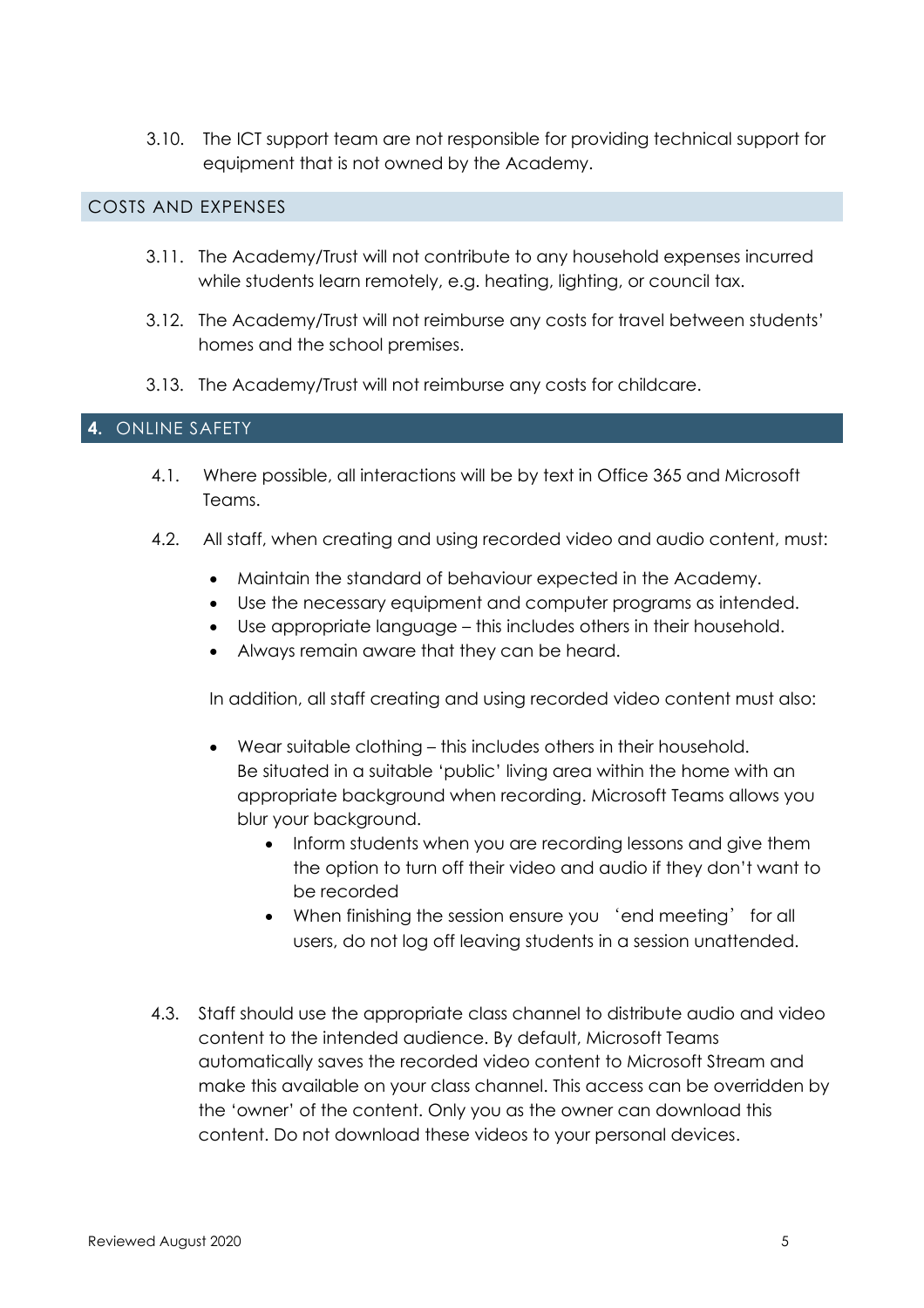- 4.4. Permission should be sought by the managers of approved school social media channels before posting any content publicly. No personal accounts should be used for posting school content publicly.
- 4.5. No personal social media accounts should be used to interact with students
- 4.6. All staff and students, when using live video/audio communication for teaching and learning, must:
	- Use only pre-arranged sessions, organised by the teacher, within normal school hours. This will allow all involved to be prepared, with software loaded.
	- Communicate in groups one-to-one sessions are not permitted without the expressed permission of the Principal.
	- Use appropriate language this includes others in their household.
	- Maintain the standard of behaviour expected in the Academy.
	- Use the necessary equipment and computer programs as intended.
	- Not record, store, or distribute audio material without permission.
	- Always remain aware that they can be heard.

In addition, all staff and students using live video/audio communication, for teaching and learning, must also:

- Wear suitable clothing this includes others in their household.
- Be situated in a suitable 'public' living area within the home with an appropriate background – 'private' living areas within the home, such as bedrooms, are not permitted.
- Always remain aware that they are visible.
- 4.7. Students not using devices or software as intended will be disciplined in line with the Academy behaviour guidance.
- 4.8. The Academy will risk assess the technology used for remote learning prior to use.
- 4.9. The Academy will consult with parents prior to the period of remote learning about what methods of delivering remote teaching are most suitable – alternate arrangements will be made where necessary.
- 4.10. The Academy will communicate to parents about any precautionary measures that need to be put in place if their child is learning remotely using their own/family-owned equipment and technology, e.g. ensuring that their internet connection is secure.
- 4.11. The Academy will not be responsible for providing access to the internet off the school premises and will not be responsible for providing online safety software, e.g. anti-virus software, on devices not owned by the school.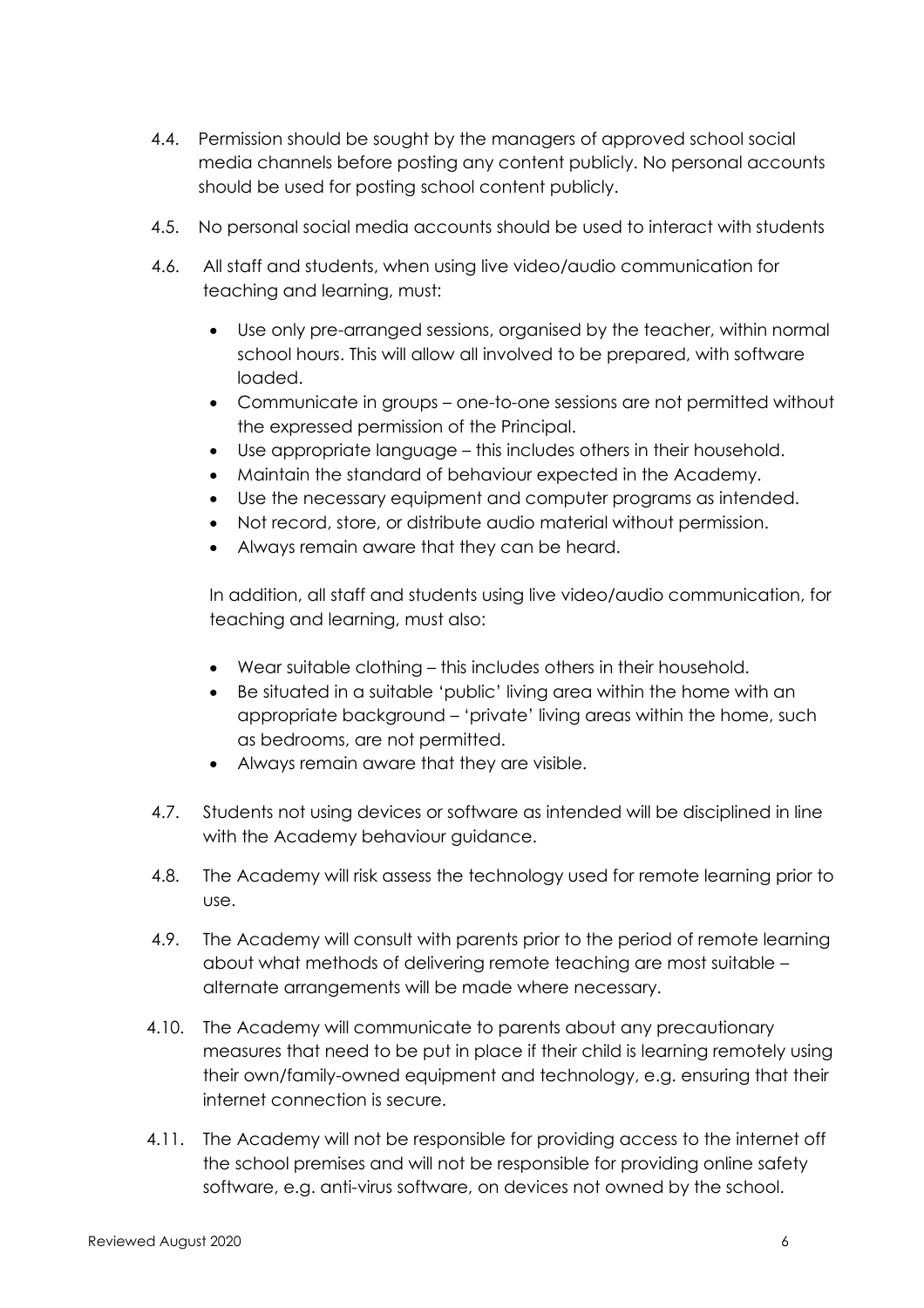#### 5. DATA PROTECTION

- 5.1 This section of the guidance will be enacted in conjunction with the Trust's Data Protection Guidance.
- 5.2 Staff members will be responsible for adhering to the GDPR when teaching remotely and will ensure the confidentiality and integrity of their devices at all times.
- 5.3 Sensitive data will only be transferred between devices if it is necessary to do so for the purpose of remote learning and teaching.
- 5.4 Any data that is transferred between devices will be suitably encrypted or have other data protection measures in place so that if the data is lost, stolen, or subject to unauthorised access, it remains safe until recovered.
- 5.5 Parents' and students' up-to-date contact details will be collected prior to the period of remote learning.
- 5.6 All contact details will be stored in line with the Data Protection Policy and retained in line with the Records Management Policy
- 5.7 The Academy will not permit paper copies of contact details to be taken off the school premises.
- 5.8 Staff are not permitted to let their family members or friends use any schoolowned equipment which contains personal data. Staff should not leave work devices or accounts logged in when unattended
- 5.9 Any breach of confidentiality will be dealt with in accordance with the Trust's E-Safety Policy
- 5.10 Any intentional breach of confidentiality will be dealt with in accordance with the Academy's Behavioural Policy or the Disciplinary Policy and Procedures.

#### **6.** MARKING AND FEEDBACK

- 6.1. All schoolwork set through remote learning must be:
	- Complete when returned to the relevant member of teaching staff.
	- Returned before the deadline set by the relevant member of teaching staff.
	- Completed to the best of the student's ability.
	- The student's own work.
	- Returned to the student, once marked, by an agreed date.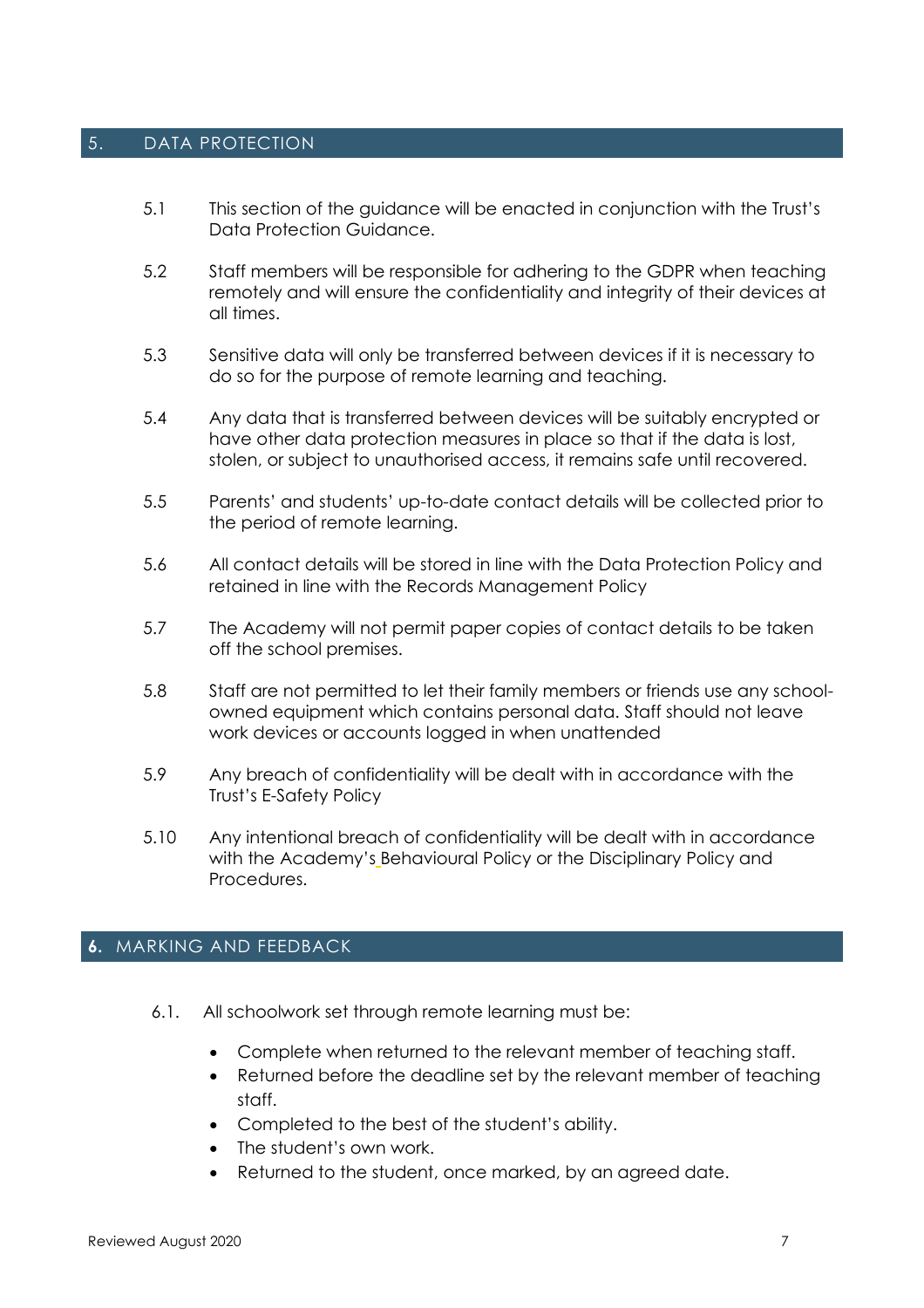- 6.2. The Academy expects students and staff to maintain a good work ethic and a high quality of work during the period of remote learning.
- 6.3. Students are accountable for the completion of their own schoolwork teaching staff will contact parents if their child is not completing their schoolwork or their standard of work has noticeably decreased.
- 6.4. Work that cannot be completed for genuine reasons will be completed when the student returns to school.
- 6.5. Teaching staff will monitor the academic progress of students with and without access to the online learning resources and discuss additional support or provision with the Principal as soon as possible.
- **7.** Teaching staff will monitor the academic progress of students with SEND and discuss additional support or provision with the SENDCO as soon as possible.

# **8.** SCHOOL DAY AND ABSENCE

- 8.1. Students will be present for remote learning during normal school hours from Monday to Friday, with the exception of breaks and lunchtimes. (See academy specific timetables)
- 8.2. Students are not expected to do schoolwork outside of the normal school times as outlined in this guidance.
- 8.3. Students with SEND or additional medical conditions who require more regular breaks, e.g. sensory breaks, are not expected to do schoolwork during their breaks.
- 8.4. Students who are unwell are not expected to be present for remote working until they are well enough to do so.

#### **9.** SCHOOL DAY AND ABSENCE

- 9.1. The Academy will ensure adequate channels of communication are arranged in the event of an emergency.
- 9.2. The Academy will communicate with parents via various methods, including the MyEd app and the website about remote learning arrangements as soon as possible.
- 9.3. The Principal will communicate with staff as soon as possible about any remote learning arrangements.
- 9.4. Members of staff involved in remote teaching will ensure they can be contacted directly during their agreed working hours. ICT Support can